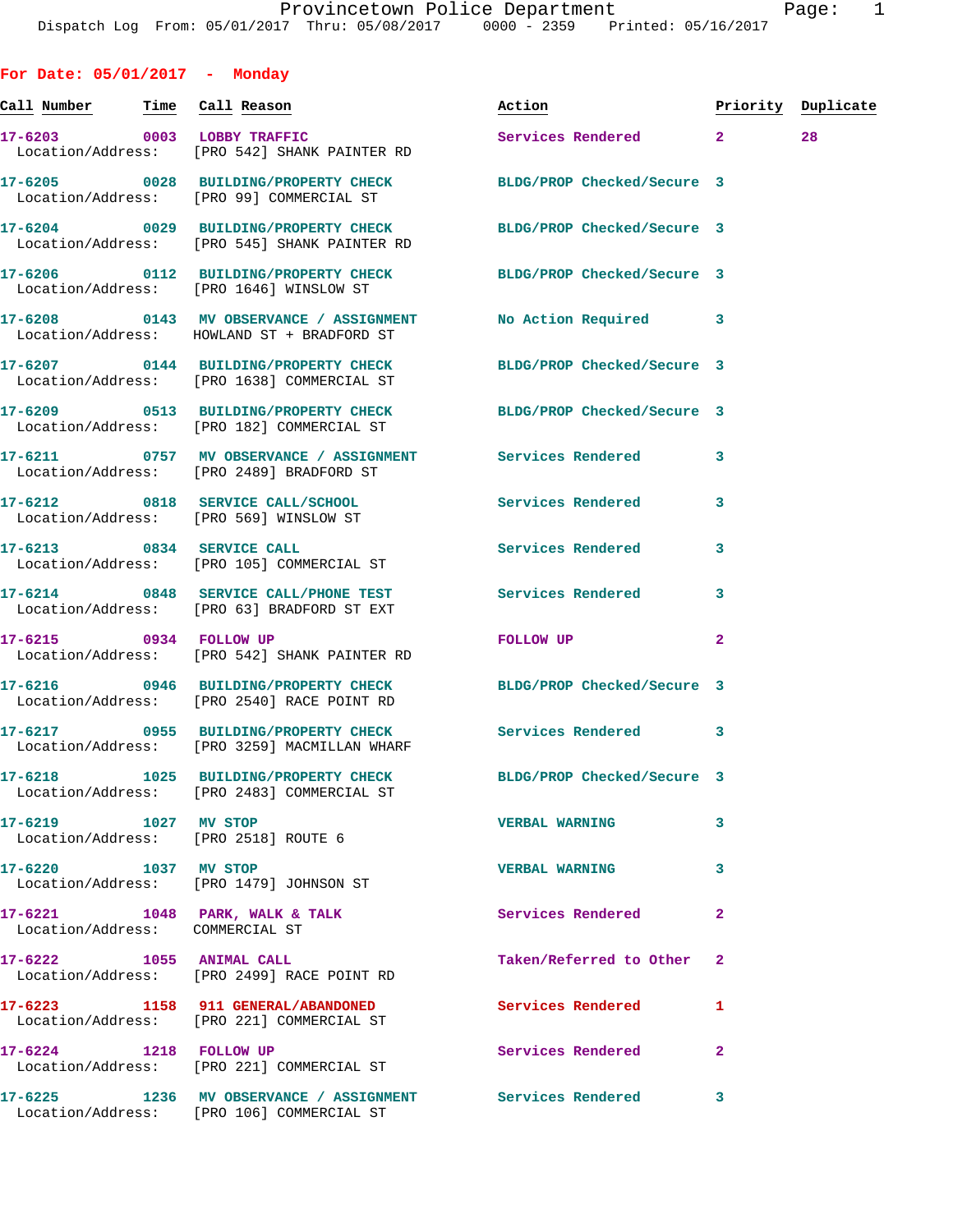|                                                             | Dispatch Log From: 05/01/2017 Thru: 05/08/2017 0000 - 2359 Printed: 05/16/2017                                  | Provincetown Police Department        |              | Page: 2 |  |
|-------------------------------------------------------------|-----------------------------------------------------------------------------------------------------------------|---------------------------------------|--------------|---------|--|
|                                                             |                                                                                                                 |                                       |              |         |  |
| Location/Address: [PRO 2521] ROUTE 6                        | 17-6226 1236 MV OBSERVANCE / ASSIGNMENT Services Rendered 3                                                     |                                       |              |         |  |
|                                                             | 17-6227 1327 ANIMAL CALL/INJURED SEAGULL Services Rendered 2<br>Location/Address: [PRO 2142] COMMERCIAL ST      |                                       |              |         |  |
|                                                             | 17-6228 1330 SERVICE CALL<br>Location/Address: [PRO 542] SHANK PAINTER RD                                       | <b>Services Rendered</b>              | 3            |         |  |
|                                                             | 17-6229 1341 ANIMAL CALL/COMPLAINT Services Rendered 2<br>Location/Address: [PRO 2977] COMMERCIAL ST            |                                       |              |         |  |
|                                                             | 17-6230 1409 GENERAL INFO                                                                                       | No Action Required 3                  |              |         |  |
|                                                             | 17-6231 1453 SERVICE CALL/SCHOOL<br>Location/Address: [PRO 569] WINSLOW ST                                      | Services Rendered                     | 3            |         |  |
|                                                             | 17-6232 1516 BUILDING/PROPERTY CHECK BLDG/PROP Checked/Secure 3<br>Location/Address: [PRO 99] COMMERCIAL ST     |                                       |              |         |  |
|                                                             | 17-6233 1526 FOUND CREDIT CARD<br>Location/Address: [PRO 542] SHANK PAINTER RD                                  | Services Rendered 3                   |              |         |  |
|                                                             | 17-6234 1535 COMPLAINT/GUESTS<br>Location/Address: [PRO 2977] COMMERCIAL ST                                     | Peace Restored and the Peace Restored | 3            |         |  |
|                                                             | 17-6235 1538 SERVICE CALL/PIZZA OVEN Services Rendered<br>Location/Address: [PRO 3276] COMMERCIAL ST            |                                       | $\mathbf{3}$ |         |  |
| Location/Address: [PRO 58] BRADFORD ST                      | 17-6236 1627 MV OBSERVANCE / ASSIGNMENT Services Rendered                                                       |                                       | 3            |         |  |
|                                                             | 17-6237 1734 BUILDING/PROPERTY CHECK BLDG/PROP Checked/Secure 3<br>Location/Address: [PRO 525] COMMERCIAL ST    |                                       |              |         |  |
|                                                             | 17-6239 1849 MV HIT & RUN<br>Location/Address: [PRO 3296] SHANK PAINTER RD                                      | Services Rendered                     | $\mathbf{2}$ |         |  |
|                                                             | 17-6240 2010 BUILDING/PROPERTY CHECK Services Rendered<br>Location/Address: [PRO 2494] BRADFORD ST              |                                       | 3            |         |  |
| 17-6242 2031 FOLLOW UP                                      | Location/Address: [PRO 3296] SHANK PAINTER RD                                                                   | Services Rendered 2                   |              |         |  |
| 17-6241 2041 MV ACCIDENT                                    | Location/Address: [PRO 3296] SHANK PAINTER RD                                                                   | Services Rendered                     | 1            |         |  |
|                                                             | 17-6243 2110 MV OBSERVANCE / ASSIGNMENT Services Rendered<br>Location/Address: [PRO 4025] BRADFORD ST           |                                       | 3            |         |  |
| 17-6245 2203 HARASSMENT                                     | Location/Address: [PRO 1172] HOLWAY AVE                                                                         | Services Rendered                     | $\mathbf{2}$ |         |  |
|                                                             | 17-6244 2207 BUILDING/PROPERTY CHECK<br>Location/Address: [PRO 516] RACE POINT RD                               | BLDG/PROP Checked/Secure 3            |              |         |  |
| 17-6246 2214 MV ACCIDENT<br>Location/Address: RACE POINT RD |                                                                                                                 | No Action Required 1                  |              |         |  |
| For Date: $05/02/2017$ - Tuesday                            |                                                                                                                 |                                       |              |         |  |
|                                                             | 17-6247 0000 BUILDING/PROPERTY CHECK BLDG/PROP Checked/Secure 3<br>Location/Address: [PRO 3259] MACMILLAN WHARF |                                       |              |         |  |
|                                                             | 17-6248 0003 LOBBY TRAFFIC<br>Location/Address: [PRO 542] SHANK PAINTER RD                                      | Services Rendered 2                   |              | 24      |  |
|                                                             | 17-6249 0012 MV OBSERVANCE / ASSIGNMENT Services Rendered 3                                                     |                                       |              |         |  |

Location/Address: [PRO 4048] ROUTE 6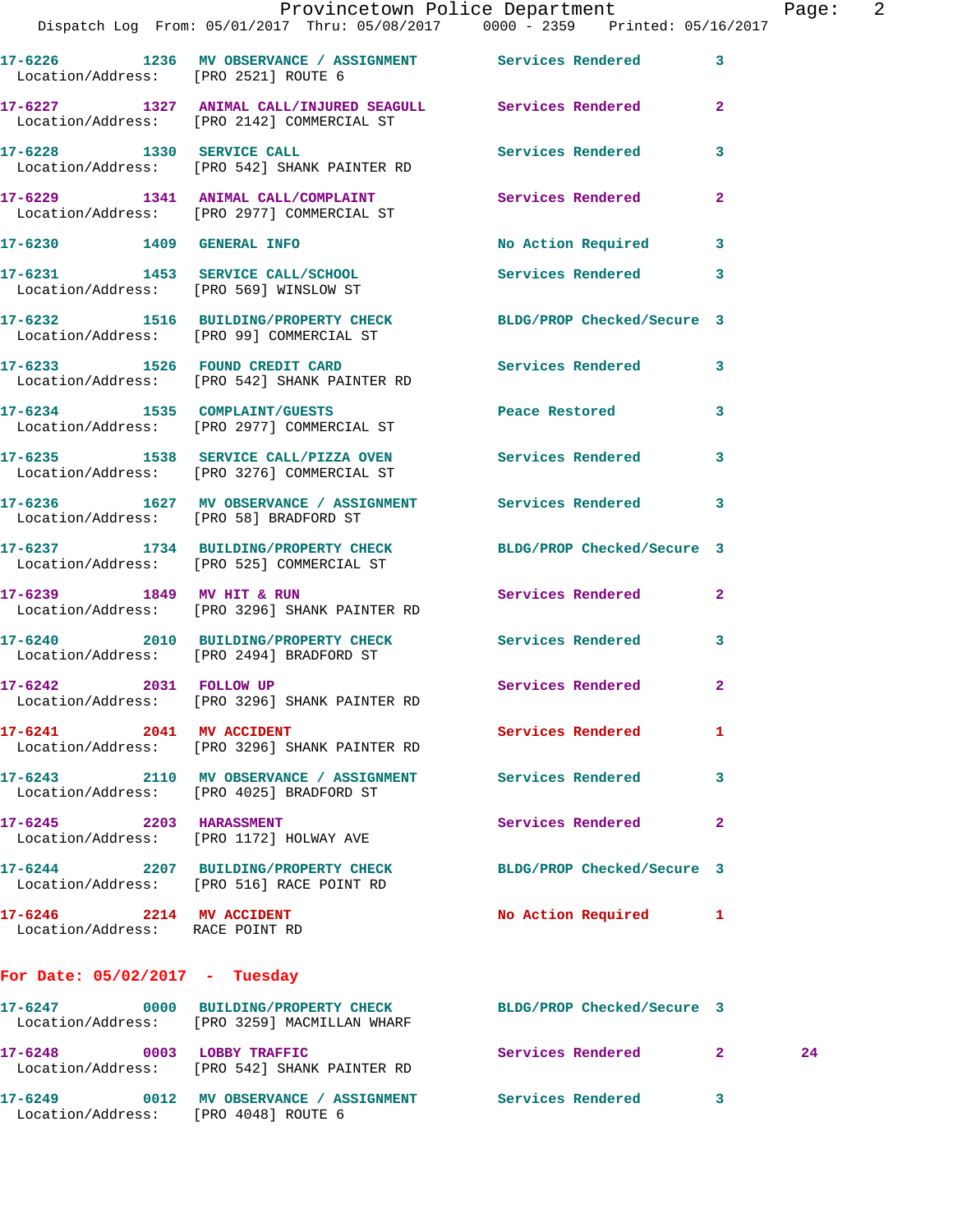|                                       | Dispatch Log From: 05/01/2017 Thru: 05/08/2017 0000 - 2359 Printed: 05/16/2017                                 | Provincetown Police Department The Rage: 3 |              |
|---------------------------------------|----------------------------------------------------------------------------------------------------------------|--------------------------------------------|--------------|
|                                       | 17-6250 0021 BUILDING/PROPERTY CHECK Services Rendered 3<br>Location/Address: [PRO 2490] PROVINCELANDS RD      |                                            |              |
|                                       | 17-6251 0027 MV OBSERVANCE / ASSIGNMENT No Action Required 3<br>Location/Address: [PRO 2489] BRADFORD ST       |                                            |              |
|                                       | 17-6252 0031 BUILDING/PROPERTY CHECK BLDG/PROP Checked/Secure 3<br>Location/Address: [PRO 1638] COMMERCIAL ST  |                                            |              |
|                                       | 17-6253 0034 BUILDING/PROPERTY CHECK BLDG/PROP Checked/Secure 3<br>Location/Address: [PRO 2539] RYDER ST EXT   |                                            |              |
| Refer To $P/C$ : $\frac{17-49-AR}{2}$ | 17-6254 0043 MEDICAL EMERGENCY<br>Location/Address: [PRO 542] SHANK PAINTER RD                                 | PATIENT REFUSAL 1                          |              |
|                                       | 17-6256 0227 BUILDING/PROPERTY CHECK BLDG/PROP Checked/Secure 3<br>Location/Address: [PRO 1989] COMMERCIAL ST  |                                            |              |
|                                       | 17-6257 0249 BUILDING/PROPERTY CHECK BLDG/PROP Checked/Secure 3<br>Location/Address: [PRO 447] JEROME SMITH RD |                                            |              |
|                                       | 17-6258 0251 MV OBSERVANCE / ASSIGNMENT Services Rendered<br>Location/Address: [PRO 2489] BRADFORD ST          |                                            | 3            |
|                                       | 17-6259 0536 MV OBSERVANCE / ASSIGNMENT Services Rendered 3<br>Location/Address: [PRO 4048] ROUTE 6            |                                            |              |
|                                       | 17-6260 0701 PARADE/POLLS<br>Location/Address: [PRO 105] COMMERCIAL ST                                         | Services Rendered                          | $\mathbf{2}$ |
|                                       | 17-6261 0814 SERVICE CALL/SCHOOL 5ervices Rendered<br>Location/Address: [PRO 569] WINSLOW ST                   |                                            | 3            |
| Location/Address: [PRO 625] DEWEY AVE | 17-6263 0905 LANDLORD/TENANT                                                                                   | Services Rendered                          | $\mathbf{2}$ |
|                                       | 17-6264 0921 FOLLOW UP<br>Location/Address: [PRO 542] SHANK PAINTER RD                                         | FOLLOW UP                                  | $\mathbf{2}$ |
| 17-6265 0937 LOST DRILL               | Location/Address: [PRO 2518] ROUTE 6                                                                           | Services Rendered                          | 3            |
| Location/Address: [PRO 571] ALDEN ST  | 17-6266 0947 BUILDING/PROPERTY CHECK BLDG/PROP Checked/Secure 3                                                |                                            |              |
| Location/Address: [PRO 3287] ROUTE 6  | 17-6267 1037 BUILDING/PROPERTY CHECK BLDG/PROP Checked/Secure 3                                                |                                            |              |
|                                       | 17-6268 1120 ANIMAL CALL/COMPLAINT Services Rendered 2<br>Location/Address: [PRO 2273] WINTHROP ST             |                                            |              |
|                                       | 17-6269 1128 VANDALISM<br>Location/Address: [PRO 2052] COMMERCIAL ST                                           | Services Rendered                          | 3            |
| 17-6270 1203 SERVICE CALL             | Location/Address: [PRO 542] SHANK PAINTER RD                                                                   | Services Rendered                          | 3            |
|                                       | 17-6271 1222 COMPLAINT<br>Location/Address: [PRO 542] SHANK PAINTER RD                                         | Services Rendered                          | 3            |
| 17-6272 1346 ANIMAL CALL              | Location/Address: [PRO 564] BAYBERRY AVE                                                                       | Could Not Locate                           | $\mathbf{2}$ |
|                                       | 17-6273 1557 BUILDING/PROPERTY CHECK<br>Location/Address: [PRO 379] COMMERCIAL ST                              | BLDG/PROP Checked/Secure 3                 |              |
|                                       | 17-6274 1558 MV OBSERVANCE / ASSIGNMENT Services Rendered<br>Location/Address: BRADFORD ST + COMMERCIAL ST     |                                            | 3            |
|                                       | 17-6275 1638 LANDLORD/TENANT FOLLOW UP SPOKEN TO                                                               |                                            | $\mathbf{2}$ |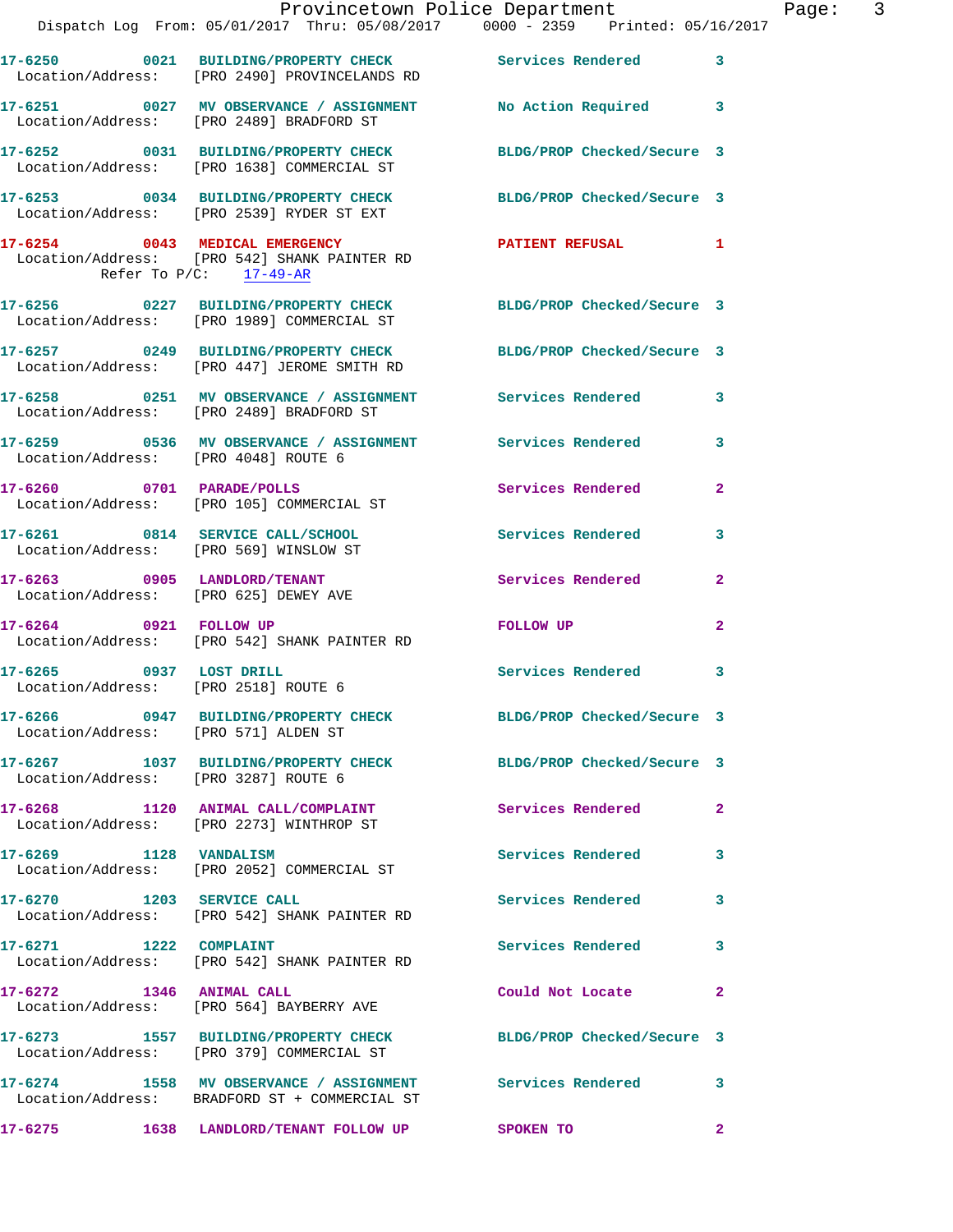|                                                         | Dispatch Log From: 05/01/2017 Thru: 05/08/2017 0000 - 2359 Printed: 05/16/2017                                   | Provincetown Police Department |              | Page:           | $\overline{4}$ |
|---------------------------------------------------------|------------------------------------------------------------------------------------------------------------------|--------------------------------|--------------|-----------------|----------------|
|                                                         | Location/Address: [PRO 542] SHANK PAINTER RD                                                                     |                                |              |                 |                |
|                                                         | 17-6276 1649 POSSIBLE LARCENY<br>Location/Address: [PRO 724] BRADFORD ST                                         | FOLLOW UP                      | $\mathbf{2}$ |                 |                |
|                                                         | 17-6277 1711 FOUND KEYS<br>Location/Address: [PRO 724] BRADFORD ST                                               | Services Rendered 3            |              |                 |                |
|                                                         | 17-6278 1716 SERVICE CALL<br>Location/Address: [PRO 2520] PRINCE ST                                              | Taken/Referred to Other 3      |              |                 |                |
|                                                         | 17-6279 1822 RESIDENTIAL BURGLAR ALARM<br>Location/Address: [PRO 3298] WEST FRANKLIN ST                          | BLDG/PROP Checked/Secure 1     |              |                 |                |
|                                                         | 17-6280 1923 MEDICAL EMERGENCY<br>Location/Address: [PRO 1692] BRADFORD ST                                       | Transported to Hospital 1      |              |                 |                |
|                                                         | 17-6282 2008 SUSPICIOUS ACTIVITY<br>Location/Address: [PRO 1641] BRADFORD ST                                     | FOLLOW UP                      | $\mathbf{2}$ |                 |                |
|                                                         | 17-6283 2039 BUILDING/PROPERTY CHECK Services Rendered<br>Location/Address: [PRO 3259] MACMILLAN WHARF           |                                | $\mathbf{3}$ |                 |                |
|                                                         | 17-6284 2058 BUILDING/PROPERTY CHECK Services Rendered 3<br>Location/Address: [PRO 3430] COMMERCIAL ST           |                                |              |                 |                |
|                                                         | 17-6285 2116 BUILDING/PROPERTY CHECK<br>Location/Address: [PRO 2483] COMMERCIAL ST                               | Services Rendered 3            |              |                 |                |
|                                                         | 17-6286 2157 BUILDING/PROPERTY CHECK<br>Location/Address: [PRO 545] SHANK PAINTER RD                             | BLDG/PROP Checked/Secure 3     |              |                 |                |
|                                                         | 17-6287 2201 BUILDING/PROPERTY CHECK BLDG/PROP Checked/Secure 3<br>Location/Address: [PRO 1778] SHANK PAINTER RD |                                |              |                 |                |
| For Date: $05/03/2017$ - Wednesday                      |                                                                                                                  |                                |              |                 |                |
|                                                         | 17-6288 0004 LOBBY TRAFFIC<br>Location/Address: [PRO 542] SHANK PAINTER RD                                       | Services Rendered 2            |              | 13 <sup>°</sup> |                |
|                                                         | 17-6290 0155 BUILDING/PROPERTY CHECK<br>Location/Address: [PRO 3259] MACMILLAN WHARF                             | Services Rendered 3            |              |                 |                |
| 17-6293 0253 FOLLOW UP<br>Location/Address: BREWSTER ST | Refer To Arrest: 17-51-AR                                                                                        | No Action Required             | $\mathbf{2}$ |                 |                |
| 17-6294 0711 GENERAL INFO                               |                                                                                                                  | No Action Required 3           |              |                 |                |
| 17-6295 0805 MV HIT & RUN                               | Location/Address: [PRO 3044] COMMERCIAL ST                                                                       | Services Rendered              | $\mathbf{2}$ | 1               |                |
|                                                         | 17-6296 0855 SERVICE CALL/COURT<br>Location: [PRO 3705] ORLEANS DISTRICT COURT<br>Refer To Arrest: $17-51-AR$    | Services Rendered              | 3            |                 |                |
|                                                         | 17-6297 0900 FOLLOW UP<br>Location/Address: [PRO 542] SHANK PAINTER RD                                           | FOLLOW UP                      | $\mathbf{2}$ |                 |                |
|                                                         | 17-6298 1000 MEDICAL EMERGENCY<br>Location/Address: [PRO 1557] COMMERCIAL ST                                     | Services Rendered              | 1            |                 |                |
|                                                         | 17-6299 1029 FOLLOW UP<br>Location/Address: [PRO 488] MAYFLOWER ST                                               | Taken/Referred to Other 2      |              |                 |                |
|                                                         | 17-6300 1209 PARKING COMPLAINT / GENERAL GONE ON ARRIVAL<br>Location/Address: [PRO 3456] RYDER ST EXT            |                                | 3            |                 |                |
| 17-6301 1214 AIRCRAFT/DRONE                             | Location/Address: [PRO 112] COMMERCIAL ST                                                                        | Services Rendered              | $\mathbf{2}$ |                 |                |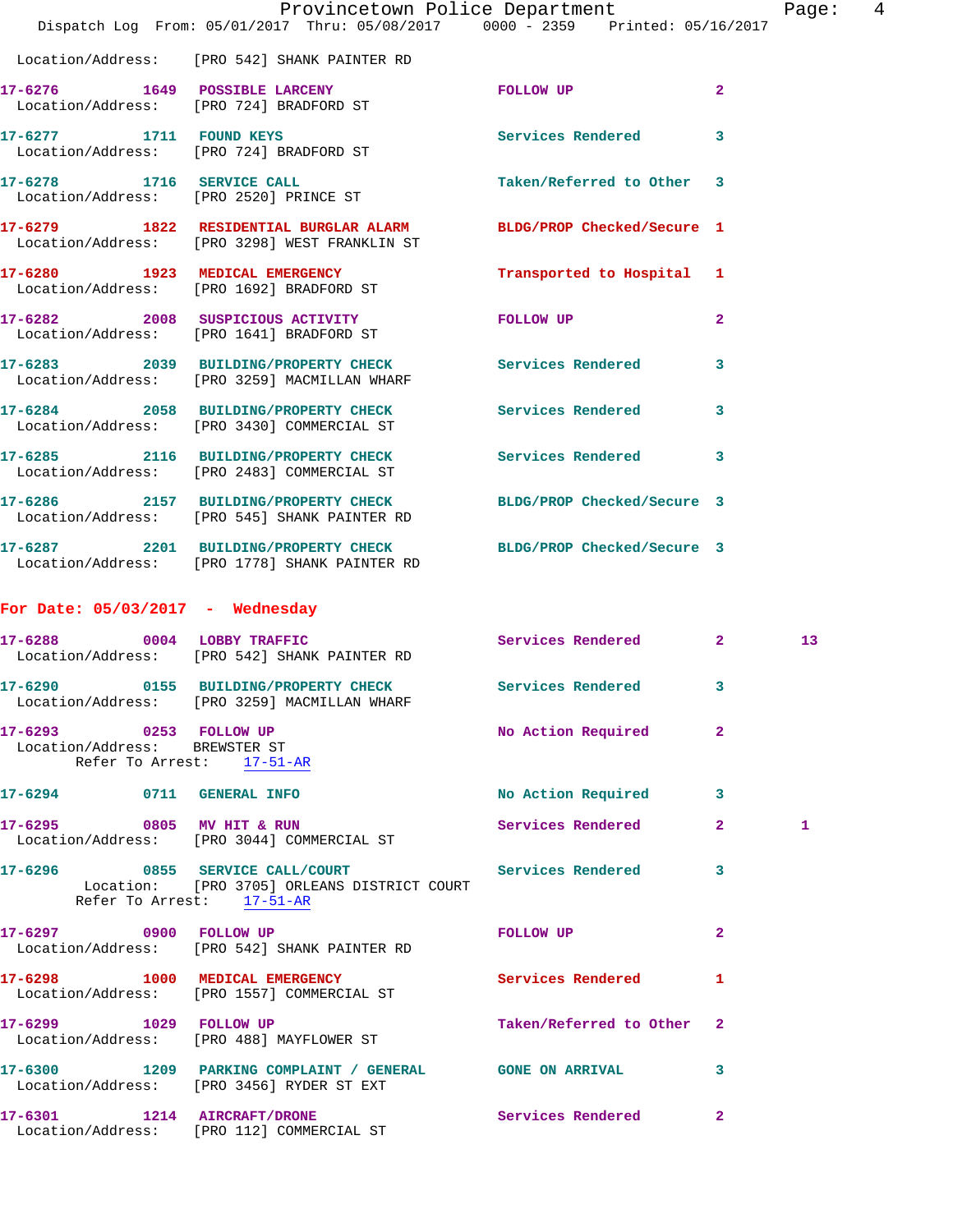| 17-6302 1307 FOLLOW UP                                              | Location/Address: [PRO 542] SHANK PAINTER RD<br>Refer To Arrest: 17-51-AR                                       | Services Rendered 2        |                            |
|---------------------------------------------------------------------|-----------------------------------------------------------------------------------------------------------------|----------------------------|----------------------------|
|                                                                     | 17-6303 1417 PARKING COMPLAINT / GENERAL Services Rendered<br>Location/Address: [PRO 3456] RYDER ST EXT         |                            | $\overline{\phantom{a}}$ 3 |
| 17-6304 1452 SCHOOL                                                 | Location/Address: [PRO 569] WINSLOW ST                                                                          | Services Rendered          | 3                          |
| 17-6305 1506 FLIGHT COVERAGE                                        | Location/Address: [PRO 516] RACE POINT RD                                                                       | Services Rendered          | $\overline{2}$             |
| 17-6306 1536 SERVICE CALL<br>Location/Address: [PRO 37] BRADFORD ST |                                                                                                                 | Could Not Locate           | 3                          |
| 17-6307 1556 ITUNES SCAM                                            | Location/Address: [PRO 542] SHANK PAINTER RD                                                                    | Services Rendered          | $\mathbf{2}$               |
| 17-6308 1604 INVESTIGATION                                          | Location/Address: [PRO 542] SHANK PAINTER RD                                                                    | Services Rendered 3        |                            |
|                                                                     | 17-6309 1620 PARKING COMPLAINT / GENERAL Taken/Referred to Other 3<br>Location/Address: [PRO 3456] RYDER ST EXT |                            |                            |
| 17-6310 1628 TTY TEST CALL                                          | Location/Address: [PRO 542] SHANK PAINTER RD                                                                    | Services Rendered          | 3                          |
|                                                                     | 17-6311 1644 ASSIST PARKING<br>Location/Address: [PRO 3456] RYDER ST EXT                                        | No Action Required         | 3                          |
| $17-6312$ 1657 PARK, WALK & TALK                                    | Location/Address: [PRO 433] RYDER ST EXT                                                                        | Services Rendered          | $\mathbf{2}$               |
|                                                                     | 17-6313 1737 BUILDING/PROPERTY CHECK<br>Location/Address: [PRO 1638] COMMERCIAL ST                              | BLDG/PROP Checked/Secure 3 |                            |
|                                                                     | 17-6314 1751 ASSIST CITIZEN/PARKING<br>Location/Address: [PRO 2832] COMMERCIAL ST                               | Services Rendered          | 3                          |
| 17-6315 1830 ASSIST CITIZEN                                         | Location/Address: [PRO 542] SHANK PAINTER RD                                                                    | <b>SPOKEN TO</b>           | 3                          |
|                                                                     | 17-6317 1934 BUILDING/PROPERTY CHECK<br>Location/Address: [PRO 2490] PROVINCELANDS RD                           | Services Rendered 3        |                            |
| Location/Address: ROUTE 6 + HOWLAND ST                              | 17-6318 1950 MV OBSERVANCE / ASSIGNMENT Services Rendered                                                       |                            | 3                          |
|                                                                     | 17-6319 2021 VERBAL ALTERCATION<br>Location/Address: [PRO 1156] WINSLOW ST                                      | Peace Restored             | $\mathbf{1}$               |
| 17-6320 2026 EVAL                                                   | Location/Address: WINSLOW ST + HIGH POLE HILL                                                                   | <b>PATIENT REFUSAL</b>     | 1                          |
| Location/Address: [PRO 16] BRADFORD ST                              | 17-6321 2112 BUILDING/PROPERTY CHECK                                                                            | BLDG/PROP Checked/Secure 3 |                            |
| Location/Address: [PRO 3287] ROUTE 6                                | 17-6322 2122 BUILDING/PROPERTY CHECK                                                                            | BLDG/PROP Checked/Secure 3 |                            |
| Location/Address: [PRO 512] PRINCE ST                               | 17-6323 2202 BUILDING/PROPERTY CHECK                                                                            | BLDG/PROP Checked/Secure 3 |                            |
| 17-6324                                                             | 2354 BUILDING/PROPERTY CHECK<br>Location/Address: [PRO 3259] MACMILLAN WHARF                                    | BLDG/PROP Checked/Secure 3 |                            |

**For Date: 05/04/2017 - Thursday**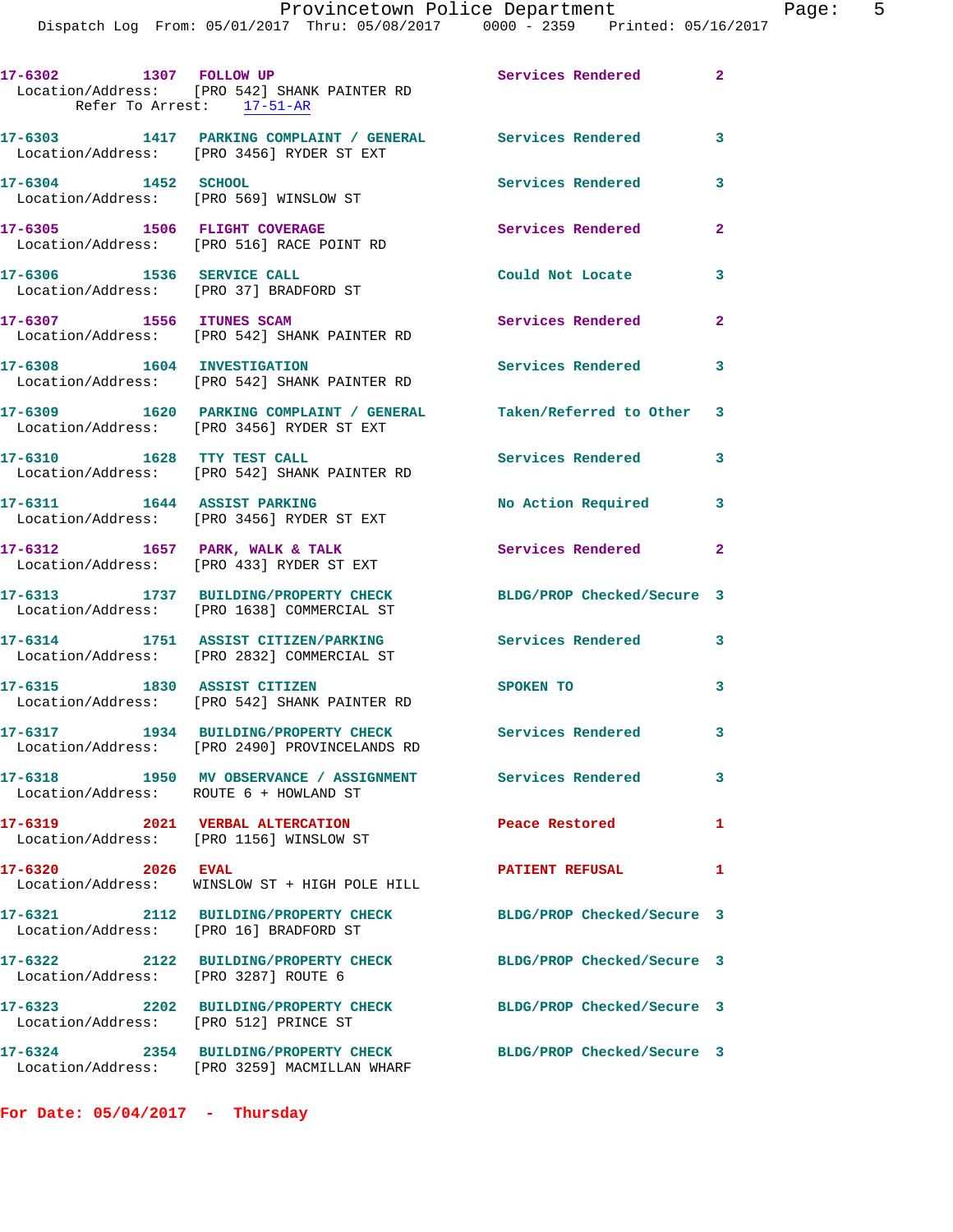|                                                      | Dispatch Log From: 05/01/2017 Thru: 05/08/2017 0000 - 2359 Printed: 05/16/2017                                  | Provincetown Police Department | Page: 6         |  |
|------------------------------------------------------|-----------------------------------------------------------------------------------------------------------------|--------------------------------|-----------------|--|
|                                                      | 17-6334 0000 LOBBY TRAFFIC Services Rendered 2<br>Location/Address: [PRO 542] SHANK PAINTER RD                  |                                | 23 <sub>o</sub> |  |
|                                                      | 17-6325 0012 MV DISABLED<br>Location/Address: [PRO 526] RYDER ST EXT                                            | Services Rendered 2            |                 |  |
|                                                      | 17-6326 0014 BUILDING/PROPERTY CHECK BLDG/PROP Checked/Secure 3<br>Location/Address: [PRO 526] RYDER ST EXT     |                                |                 |  |
|                                                      | 17-6327 0029 MV OBSERVANCE / ASSIGNMENT Services Rendered 3<br>Location/Address: BRADFORD ST + HIGH POLE HILL   |                                |                 |  |
|                                                      | 17-6328 6050 MV OBSERVANCE / ASSIGNMENT No Action Required 3<br>Location/Address: HOWLAND ST + BRADFORD ST      |                                |                 |  |
|                                                      | 17-6329 0129 BUILDING/PROPERTY CHECK BLDG/PROP Checked/Secure 3<br>Location/Address: [PRO 440] HARRY KEMP WAY   |                                |                 |  |
|                                                      | 17-6330 0132 BUILDING/PROPERTY CHECK BLDG/PROP Checked/Secure 3<br>Location/Address: [PRO 530] SHANK PAINTER RD |                                |                 |  |
| Location/Address: [PRO 2513] ROUTE 6                 | 17-6331 0148 MV OBSERVANCE / ASSIGNMENT Services Rendered 3                                                     |                                |                 |  |
|                                                      | 17-6332 0229 BUILDING/PROPERTY CHECK BLDG/PROP Checked/Secure 3<br>Location/Address: [PRO 1646] WINSLOW ST      |                                |                 |  |
|                                                      | 17-6333 0234 BUILDING/PROPERTY CHECK BLDG/PROP Checked/Secure 3<br>Location/Address: [PRO 3256] COMMERCIAL ST   |                                |                 |  |
|                                                      | $17-6335$ 0529 ALARM - FALSE<br>Location/Address: [PRO 516] RACE POINT RD                                       | False Alarm 1                  |                 |  |
| Location/Address: ROUTE 6                            | 17-6336 6615 MV OBSERVANCE / ASSIGNMENT Services Rendered                                                       |                                | 3               |  |
|                                                      | 17-6338 0811 SLEEPING IN OPEN<br>Location/Address: [PRO 3296] SHANK PAINTER RD                                  | <b>VERBAL WARNING</b>          | $\mathbf{2}$    |  |
| Location/Address: [PRO 569] WINSLOW ST               | 17-6339 0813 AT SCHOOL                                                                                          | Services Rendered 3            |                 |  |
|                                                      | 17-6340 0840 NG911 SWITCHOVER<br>Location/Address: [PRO 542] SHANK PAINTER RD                                   | Services Rendered 1            |                 |  |
|                                                      | 17-6341 0846 BUILDING/PROPERTY CHECK Services Rendered<br>Location/Address: [PRO 2540] RACE POINT RD            |                                | 3               |  |
|                                                      | 17-6342 0854 BUILDING/PROPERTY CHECK BLDG/PROP Checked/Secure 3<br>Location/Address: [PRO 3259] MACMILLAN WHARF |                                |                 |  |
| 17-6343 0854 WIRES DOWN<br>Location/Address: RACE RD |                                                                                                                 | Taken/Referred to Other 2      |                 |  |
| Location/Address: [PRO 2521] ROUTE 6                 | 17-6344 0927 MV OBSERVANCE / ASSIGNMENT Services Rendered 3                                                     |                                |                 |  |
|                                                      | 17-6345 0948 MV OBSERVANCE / ASSIGNMENT Services Rendered<br>Location/Address: HIGH POLE HILL + BRADFORD ST     |                                | 3               |  |
|                                                      | 17-6346 1057 ASSIST AGENCY / IP Services Rendered<br>Location/Address: [PRO 1048] PEARL ST                      |                                | $\mathbf{3}$    |  |
|                                                      | 17-6347 1145 VERBAL STOP SIGN/INSPECTION VERBAL WARNING<br>Location/Address: [PRO 210] COMMERCIAL ST            |                                | 3               |  |
|                                                      | 17-6348 1204 PARK, WALK & TALK 1988 Services Rendered<br>Location: [PRO 3431] LOPES SQUARE                      |                                | $\mathbf{2}$    |  |
|                                                      | 17-6350 1245 FIREARMS / WEAPONS Services Rendered<br>Location/Address: [PRO 3728] COMMERCIAL ST                 |                                | 2               |  |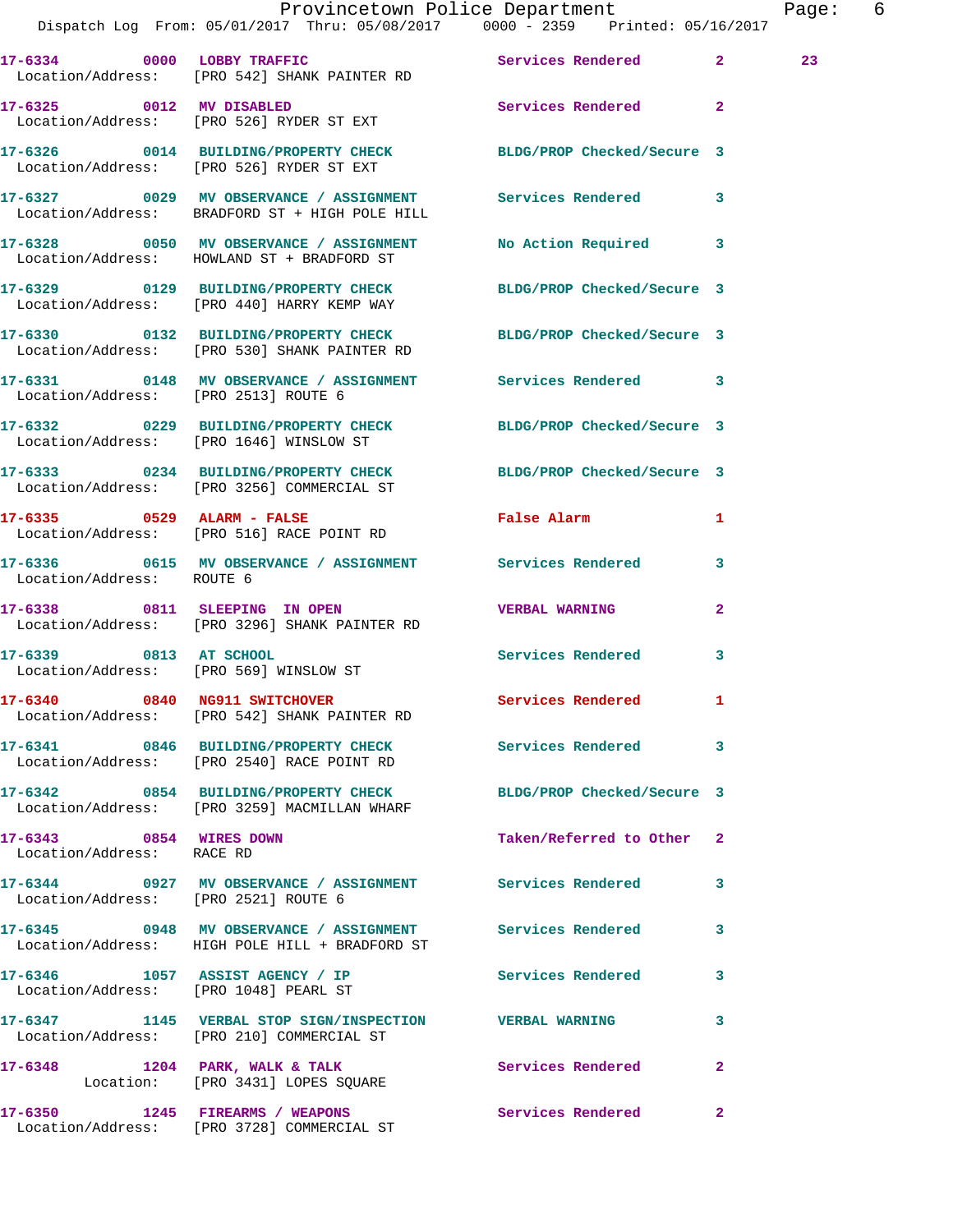| 17-6351 1257 FOLLOW UP                                               | Location/Address: [PRO 3296] SHANK PAINTER RD                                        | FOLLOW UP                  | $\overline{2}$ |
|----------------------------------------------------------------------|--------------------------------------------------------------------------------------|----------------------------|----------------|
|                                                                      | 17-6353 1312 BIKE REGISTRATION<br>Location/Address: [PRO 2271] PLEASANT ST           | <b>Services Rendered</b>   | $\overline{2}$ |
| 17-6354 1400 VERBAL SPEED                                            | Location/Address: [PRO 440] HARRY KEMP WAY                                           | <b>VERBAL WARNING</b>      | 3              |
|                                                                      | 17-6355 1410 BUILDING/PROPERTY CHECK<br>Location/Address: [PRO 1780] JOHNSON ST      | Services Rendered          | 3              |
|                                                                      | 17-6356 1418 BUILDING/PROPERTY CHECK<br>Location/Address: [PRO 2481] TREMONT ST      | Services Rendered 3        |                |
|                                                                      | 17-6359 1555 BUILDING/PROPERTY CHECK<br>Location/Address: [PRO 2206] COMMERCIAL ST   | BLDG/PROP Checked/Secure 3 |                |
| Location/Address: SNAIL RD                                           | 17-6360 1619 MV OBSERVANCE / ASSIGNMENT Services Rendered 3                          |                            |                |
|                                                                      | 17-6361 1713 BUILDING/PROPERTY CHECK<br>Location/Address: [PRO 106] COMMERCIAL ST    | BLDG/PROP Checked/Secure 3 |                |
| 17-6362 1722 MV STOP                                                 | Location/Address: [PRO 68] PROVINCELANDS RD                                          | <b>VERBAL WARNING</b>      | $\mathbf{3}$   |
|                                                                      | 17-6363 1730 LOST WALLET/FOUND<br>Location/Address: [PRO 542] SHANK PAINTER RD       | Services Rendered          | 3              |
| 17-6364 1739 DOT<br>Location/Address: BRADFORD ST                    |                                                                                      | Transported to Hospital    | 1              |
| 17-6366 1759 ASSIST CITIZEN<br>Location/Address: [PRO 1282] BANGS ST |                                                                                      | SPOKEN TO                  | 3              |
|                                                                      | 17-6367 1810 EXTRA PATROLS/MVOBS<br>Location/Address: NELSON AVE + STEARNS AVE       | Services Rendered          | 3              |
| 17-6369 1830 DRONE                                                   | Location/Address: [PRO 760] BRADFORD ST                                              | No Action Required         | 3              |
| 17-6368 1840 MV STOP                                                 | Location/Address: COMMERCIAL ST + SNAIL RD                                           | <b>VERBAL WARNING</b>      | 3              |
|                                                                      | 17-6370 1924 BUILDING/PROPERTY CHECK<br>Location/Address: [PRO 1638] COMMERCIAL ST   | BLDG/PROP Checked/Secure 3 |                |
| 17-6372 2017 ASSIST CITIZEN                                          | Location/Address: [PRO 121] COMMERCIAL ST                                            | Services Rendered 3        |                |
|                                                                      | 17-6373 2128 BUILDING/PROPERTY CHECK<br>Location/Address: [PRO 530] SHANK PAINTER RD | BLDG/PROP Checked/Secure 3 |                |
| 17-6374 2132 MV STOP                                                 | Location/Address: BREWSTER ST + BRADFORD ST                                          | <b>VERBAL WARNING</b>      | 3              |
| 17-6375 2150 MV DISABLED                                             | Location/Address: BREWSTER ST + BRADFORD ST                                          | <b>Services Rendered</b>   | $\mathbf{2}$   |
| 17-6376 2209 LOST WALLET                                             | Location/Address: [PRO 542] SHANK PAINTER RD                                         | Services Rendered          | 3              |
| 17-6377 2339 ASSIST CITIZEN<br>Location/Address: BRADFORD ST         |                                                                                      | No Action Required         | 3              |
|                                                                      | 17-6378 2353 BUILDING/PROPERTY CHECK<br>Location/Address: [PRO 530] SHANK PAINTER RD | BLDG/PROP Checked/Secure 3 |                |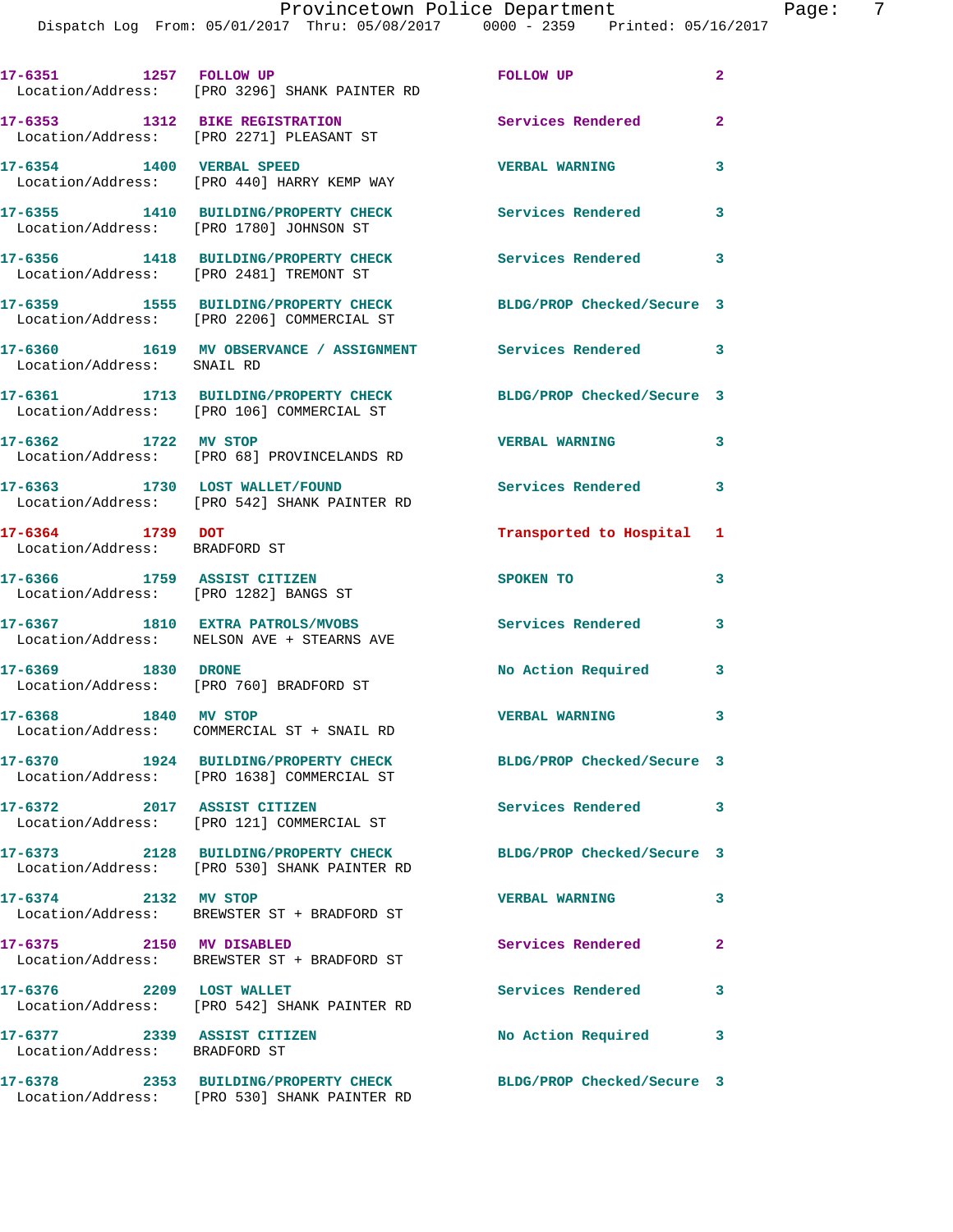|                                       | Provincetown Police Department<br>Dispatch Log From: 05/01/2017 Thru: 05/08/2017 0000 - 2359 Printed: 05/16/2017 |                           |              | Page: 8 |  |
|---------------------------------------|------------------------------------------------------------------------------------------------------------------|---------------------------|--------------|---------|--|
| For Date: $05/05/2017$ - Friday       |                                                                                                                  |                           |              |         |  |
|                                       | 17-6379 0000 BUILDING/PROPERTY CHECK Services Rendered 3<br>Location/Address: [PRO 3259] MACMILLAN WHARF         |                           |              |         |  |
|                                       | 17-6380 0003 SUSPICIOUS ACTIVITY<br>Location/Address: [PRO 3259] MACMILLAN WHARF                                 | Services Rendered         | $\mathbf{2}$ |         |  |
|                                       | 17-6381 0009 BUILDING/PROPERTY CHECK Services Rendered 3<br>Location/Address: [PRO 2483] COMMERCIAL ST           |                           |              |         |  |
|                                       | 17-6382 0027 MV OBSERVANCE / ASSIGNMENT No Action Required 3<br>Location/Address: [PRO 2577] BRADFORD ST         |                           |              |         |  |
|                                       | 17-6383 6033 MV OBSERVANCE / ASSIGNMENT Services Rendered<br>Location/Address: BRADFORD ST + HOWLAND ST          |                           | $\mathbf{3}$ |         |  |
| 17-6384 0036 MV STOP                  | Location/Address: BRADFORD ST + CONWELL ST                                                                       | VERBAL WARNING 3          |              |         |  |
|                                       | 17-6385 0133 BUILDING/PROPERTY CHECK BLDG/PROP Checked/Secure 3<br>Location/Address: [PRO 444] HIGH POLE HILL    |                           |              |         |  |
|                                       | 17-6386 0207 BUILDING/PROPERTY CHECK BLDG/PROP Checked/Secure 3<br>Location/Address: [PRO 519] RACE POINT RD     |                           |              |         |  |
|                                       | 17-6387 6236 MV OBSERVANCE / ASSIGNMENT Services Rendered 3<br>Location/Address: BRADFORD ST + RYDER ST          |                           |              |         |  |
|                                       | 17-6388 0237 LOBBY TRAFFIC Services Rendered 3<br>Location/Address: [PRO 542] SHANK PAINTER RD                   |                           |              | 23      |  |
|                                       | 17-6389 0249 MV OBSERVANCE / ASSIGNMENT BLDG/PROP Checked/Secure 3<br>Location/Address: [PRO 3430] COMMERCIAL ST |                           |              |         |  |
|                                       | 17-6390 0528 BUILDING/PROPERTY CHECK BLDG/PROP Checked/Secure 3<br>Location/Address: [PRO 16] BRADFORD ST        |                           |              |         |  |
|                                       | 17-6391 0531 BUILDING/PROPERTY CHECK BLDG/PROP Checked/Secure 3<br>Location/Address: [PRO 182] COMMERCIAL ST     |                           |              |         |  |
| Location/Address: ROUTE 6 + SNAIL RD  | 17-6392 6545 MV OBSERVANCE / ASSIGNMENT Services Rendered 3                                                      |                           |              |         |  |
|                                       | 17-6393 0600 COMPLAINT<br>Location/Address: [PRO 2227] BRADFORD ST                                               | Services Rendered 3       |              |         |  |
| 17-6394 0813 COURT RUN                | Location/Address: [PRO 542] SHANK PAINTER RD                                                                     | <b>Services Rendered</b>  | $\mathbf{3}$ |         |  |
| 17-6395 0821 AT SCHOOL                | Location/Address: [PRO 569] WINSLOW ST                                                                           | Services Rendered         | $\mathbf{3}$ |         |  |
| Location/Address: [PRO 4048] ROUTE 6  | 17-6396 6848 MV OBSERVANCE / ASSIGNMENT Services Rendered 3                                                      |                           |              |         |  |
| Location/Address: [PRO 2521] ROUTE 6  | 17-6397 0933 MV OBSERVANCE / ASSIGNMENT Services Rendered 3                                                      |                           |              |         |  |
|                                       | 17-6398 0955 911 MISDIAL<br>Location/Address: [PRO 2977] COMMERCIAL ST                                           | Services Rendered 1       |              |         |  |
| Location/Address: [PRO 3222] ALDEN ST | 17-6399 1013 UNKNOWN MEDICAL/TRANSPORT                                                                           | Transported to Hospital 1 |              |         |  |
|                                       | 17-6400 1023 SERVE SUMMONS<br>Location/Address: [PRO 1172] HOLWAY AVE                                            | Could Not Locate 3        |              |         |  |
|                                       | 17-6401 1032 SUSPICIOUS ACTIVITY 1990 Services Rendered 2                                                        |                           |              |         |  |

Location/Address: [PRO 48] BRADFORD ST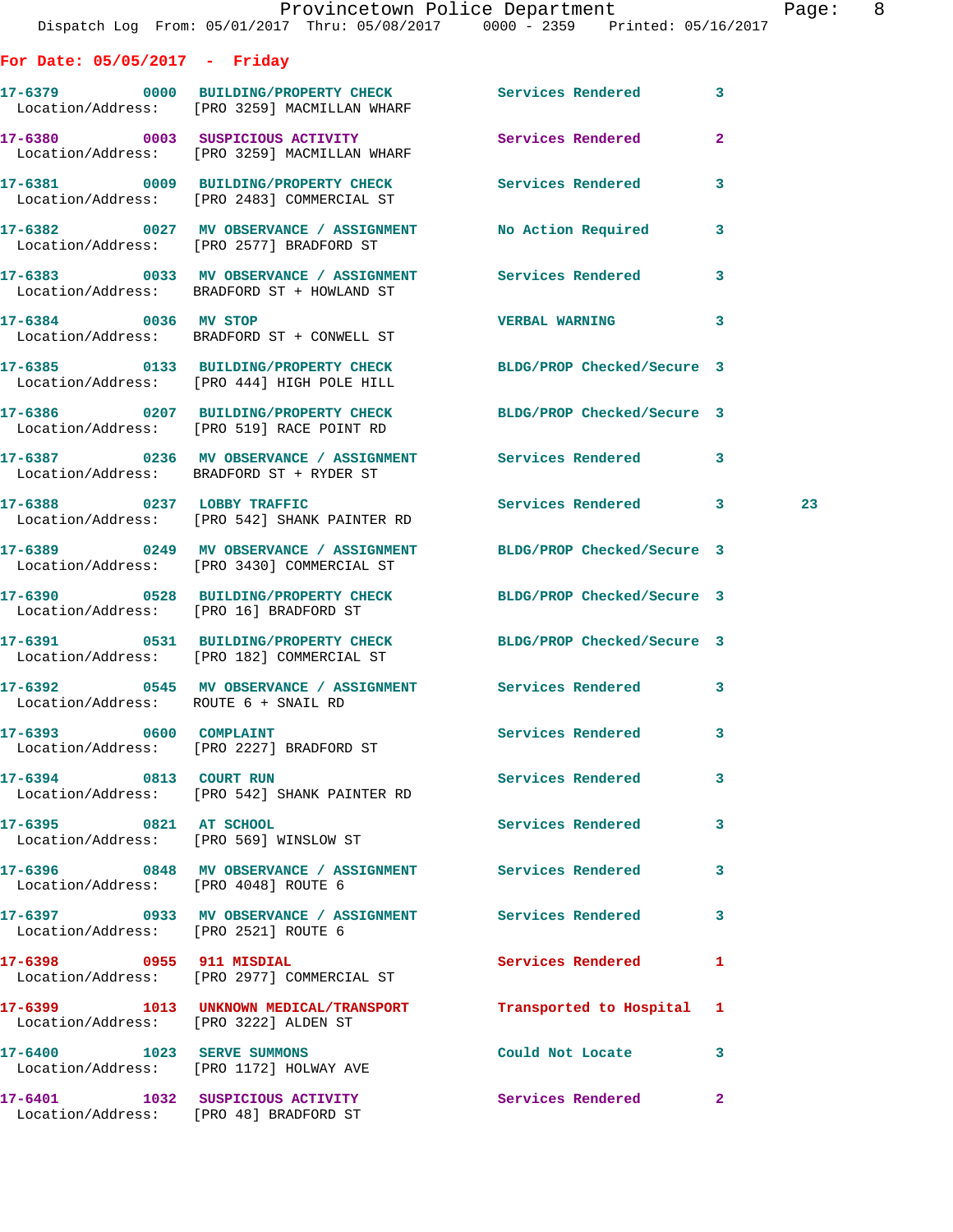|                                                             | Lispatch Log From 05/01/2017 Infu 05/06/2017 - 0000 - 2559 - Printed 05/10/2017                                  |                            |                      |
|-------------------------------------------------------------|------------------------------------------------------------------------------------------------------------------|----------------------------|----------------------|
| 17-6403 1046 SERVICE CALL                                   | Location/Address: [PRO 83] CENTER ST                                                                             | Services Rendered 3        |                      |
|                                                             | 17-6404 1051 BUILDING/PROPERTY CHECK Services Rendered 3<br>Location/Address: [PRO 564] BAYBERRY AVE             |                            |                      |
|                                                             | 17-6405 1140 DOCTOR-ORDERED TRANSPORT Transported to Hospital 1<br>Location/Address: [PRO 440] HARRY KEMP WAY    |                            |                      |
|                                                             | 17-6406 1148 DISTURBANCE<br>Location/Address: [PRO 1836] NELSON AVE                                              | Services Rendered          | 1                    |
|                                                             | 17-6408 1214 LOST WALLET<br>Location/Address: [PRO 542] SHANK PAINTER RD                                         | Services Rendered 3        |                      |
|                                                             | 17-6409 1226 LOST BANK POUCH/CASH Services Rendered<br>Location/Address: [PRO 2980] COMMERCIAL ST                |                            | 3                    |
|                                                             | 17-6410 1239 BUILDING/PROPERTY CHECK Services Rendered<br>Location/Address: [PRO 2898] JEROME SMITH RD           |                            | 3                    |
|                                                             | 17-6411 1249 WELL-BEING CHECK<br>Location/Address: [PRO 711] BRADFORD ST                                         | FOLLOW UP                  | 3                    |
|                                                             | 17-6412 1323 BUILDING/PROPERTY CHECK Services Rendered<br>Location/Address: [PRO 3259] MACMILLAN WHARF           |                            | 3                    |
|                                                             | 17-6413 1518 BUILDING/PROPERTY CHECK BLDG/PROP Checked/Secure 3<br>Location/Address: [PRO 3430] COMMERCIAL ST    |                            |                      |
|                                                             | 17-6414 1525 BUILDING/PROPERTY CHECK BLDG/PROP Checked/Secure 3<br>Location/Address: [PRO 519] RACE POINT RD     |                            |                      |
|                                                             | 17-6416 1641 PARK, WALK & TALK 1999 Services Rendered 2<br>Location/Address: [PRO 105] COMMERCIAL ST             |                            |                      |
|                                                             | 17-6417 1649 MV OBSERVANCE / ASSIGNMENT Services Rendered<br>Location/Address: [PRO 106] COMMERCIAL ST           |                            | 3                    |
|                                                             | 17-6419 1748 BUILDING/PROPERTY CHECK BLDG/PROP Checked/Secure 3<br>Location/Address: [PRO 3259] MACMILLAN WHARF  |                            |                      |
|                                                             | 17-6420 1812 BUILDING/PROPERTY CHECK BLDG/PROP Checked/Secure 3<br>Location/Address: [PRO 1778] SHANK PAINTER RD |                            |                      |
|                                                             | 17-6421 1842 BUILDING/PROPERTY CHECK<br>Location/Address: [PRO 2483] COMMERCIAL ST                               | BLDG/PROP Checked/Secure 3 |                      |
| 17-6422 2035 PANIC ALARM<br>Location/Address: COMMERCIAL ST |                                                                                                                  | False Alarm                | 1                    |
| Location/Address: [PRO 3440] ROUTE 6                        | 17-6423 2107 MV OBSERVANCE / ASSIGNMENT Services Rendered                                                        |                            | 3                    |
|                                                             | 17-6424 2324 BUILDING/PROPERTY CHECK<br>Location/Address: [PRO 2489] BRADFORD ST                                 | BLDG/PROP Checked/Secure 3 |                      |
| 17-6425 2349 DISTURBANCE                                    | Location/Address: [PRO 3973] BRADFORD ST                                                                         | Services Rendered          | $\mathbf{1}$         |
| For Date: $05/06/2017$ - Saturday                           |                                                                                                                  |                            |                      |
| 17-6426 0001 LOBBY TRAFFIC                                  | Location/Address: [PRO 542] SHANK PAINTER RD                                                                     | Services Rendered          | $\overline{2}$<br>23 |
| 17-6427 0050 FOLLOW UP                                      | Location/Address: [PRO 3973] BRADFORD ST                                                                         | Services Rendered          | $\mathbf{2}$         |
| 17-6429 0824 ASSIST CITIZEN                                 | Location/Address: [PRO 542] SHANK PAINTER RD                                                                     | Services Rendered          | 3                    |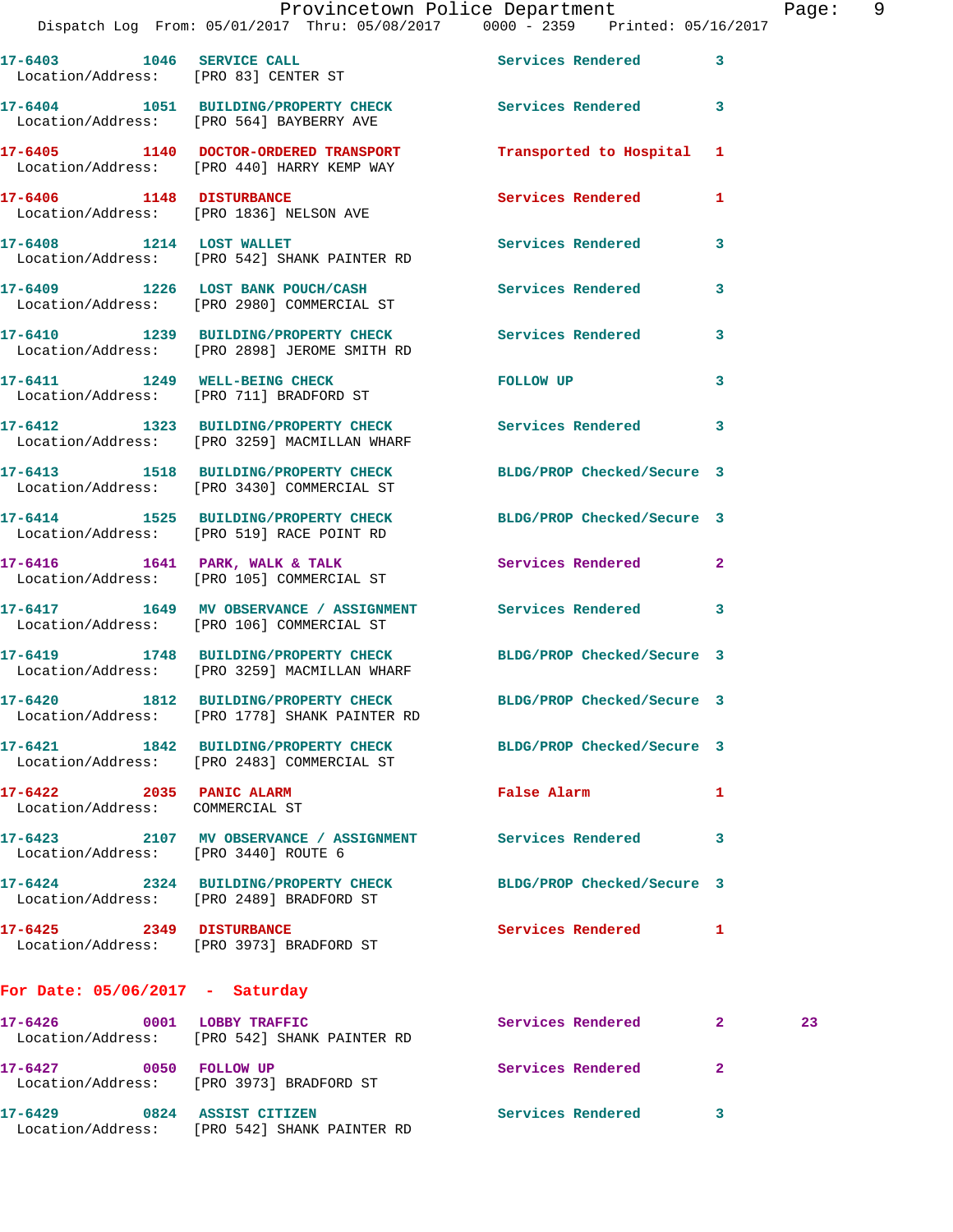|                                                                  | 17-6430 0900 ANIMAL CALL/PET PANTRY Services Rendered 2<br>Location/Address: [PRO 3296] SHANK PAINTER RD |                               |                         |
|------------------------------------------------------------------|----------------------------------------------------------------------------------------------------------|-------------------------------|-------------------------|
|                                                                  | 17-6431 0909 SERVICE CALL/TESTING PHONES Services Rendered<br>Location/Address: [PRO 63] BRADFORD ST EXT |                               | 3                       |
| 17-6432 0924 ANIMAL CALL<br>Location/Address: [PRO 2518] ROUTE 6 |                                                                                                          | Taken/Referred to Other 2     |                         |
|                                                                  | 17-6433 0954 ASSIST CITIZEN<br>Location/Address: [PRO 542] SHANK PAINTER RD                              | Services Rendered             | 3                       |
|                                                                  | 17-6434 1017 ANIMAL CALL/TRANSPORT<br>Location: [OT] CAPE WILD LIFE                                      | Taken/Referred to Other 2     |                         |
|                                                                  | 17-6435 1042 BUILDING/PROPERTY CHECK<br>Location/Address: [PRO 2540] RACE POINT RD                       | <b>Services Rendered</b>      | 3                       |
|                                                                  | 17-6436 1048 BUILDING/PROPERTY CHECK<br>Location/Address: [PRO 2898] JEROME SMITH RD                     | <b>Services Rendered</b>      | 3                       |
|                                                                  | 17-6437 1114 BUILDING/PROPERTY CHECK<br>Location/Address: [PRO 3259] MACMILLAN WHARF                     | <b>Services Rendered</b>      | $\mathbf{3}$            |
|                                                                  | 17-6438 1114 BUILDING/PROPERTY CHECK<br>Location/Address: [PRO 564] BAYBERRY AVE                         | <b>Services Rendered</b>      | 3                       |
|                                                                  | 17-6439 1124 BUILDING/PROPERTY CHECK Services Rendered<br>Location/Address: [PRO 2490] PROVINCELANDS RD  |                               | $\overline{\mathbf{3}}$ |
|                                                                  | 17-6440 1133 BUILDING/PROPERTY CHECK Services Rendered<br>Location/Address: [PRO 2540] RACE POINT RD     |                               | 3                       |
| Location/Address: [PRO 2521] ROUTE 6                             | 17-6441 1158 MV OBSERVANCE / ASSIGNMENT Services Rendered                                                |                               | $\overline{\mathbf{3}}$ |
|                                                                  | 17-6442 1211 MV OBSERVANCE / ASSIGNMENT Services Rendered<br>Location/Address: NELSON AVE + STEARNS AVE  |                               | 3                       |
| 17-6444 1357 ANIMAL CALL                                         | Location/Address: [PRO 1179] NELSON AVE                                                                  | <b>Services Rendered</b>      | $\mathbf{2}$            |
|                                                                  | Location/Address: [PRO 1578] HOWLAND ST                                                                  | <b>Services Rendered</b>      | $\mathbf{2}$            |
| 17-6446 1450 COMPLAINT                                           | Location/Address: [PRO 3128] CONWELL ST                                                                  | Services Rendered             | 3                       |
|                                                                  | 17-6447 1507 PARK, WALK & TALK<br>Location/Address: [PRO 444] HIGH POLE HILL                             | <b>Services Rendered</b>      | $\mathbf{2}$            |
| Location/Address: [PRO 3440] ROUTE 6                             | 17-6448 1554 MV OBSERVANCE / ASSIGNMENT Services Rendered                                                |                               | $\overline{\mathbf{3}}$ |
|                                                                  | 17-6653 1640 SERVICE CALL<br>Location/Address: [PRO 542] SHANK PAINTER RD                                | <b>Services Rendered</b>      | $\mathbf{3}$            |
|                                                                  | $17-6450$ 1651 PARK, WALK & TALK<br>Location/Address: [PRO 105] COMMERCIAL ST                            | $\sim$ 2<br>Services Rendered |                         |
|                                                                  | 17-6451 1652 MV OBSERVANCE / ASSIGNMENT Services Rendered<br>Location/Address: [PRO 525] COMMERCIAL ST   |                               | 3                       |
|                                                                  | 17-6452 1658 MAN ON WATER TOWER<br>Location/Address: [PRO 488] MAYFLOWER ST                              | SPOKEN TO                     | 3                       |
|                                                                  | 17-6453 1701 ASSIST AGENCY / MUTUAL AID Services Rendered<br>Location/Address: [PRO 1611] WINTHROP ST    |                               | 3                       |
| 17-6454 1720 LOCKED IN USPO LOT                                  |                                                                                                          | Services Rendered 3           |                         |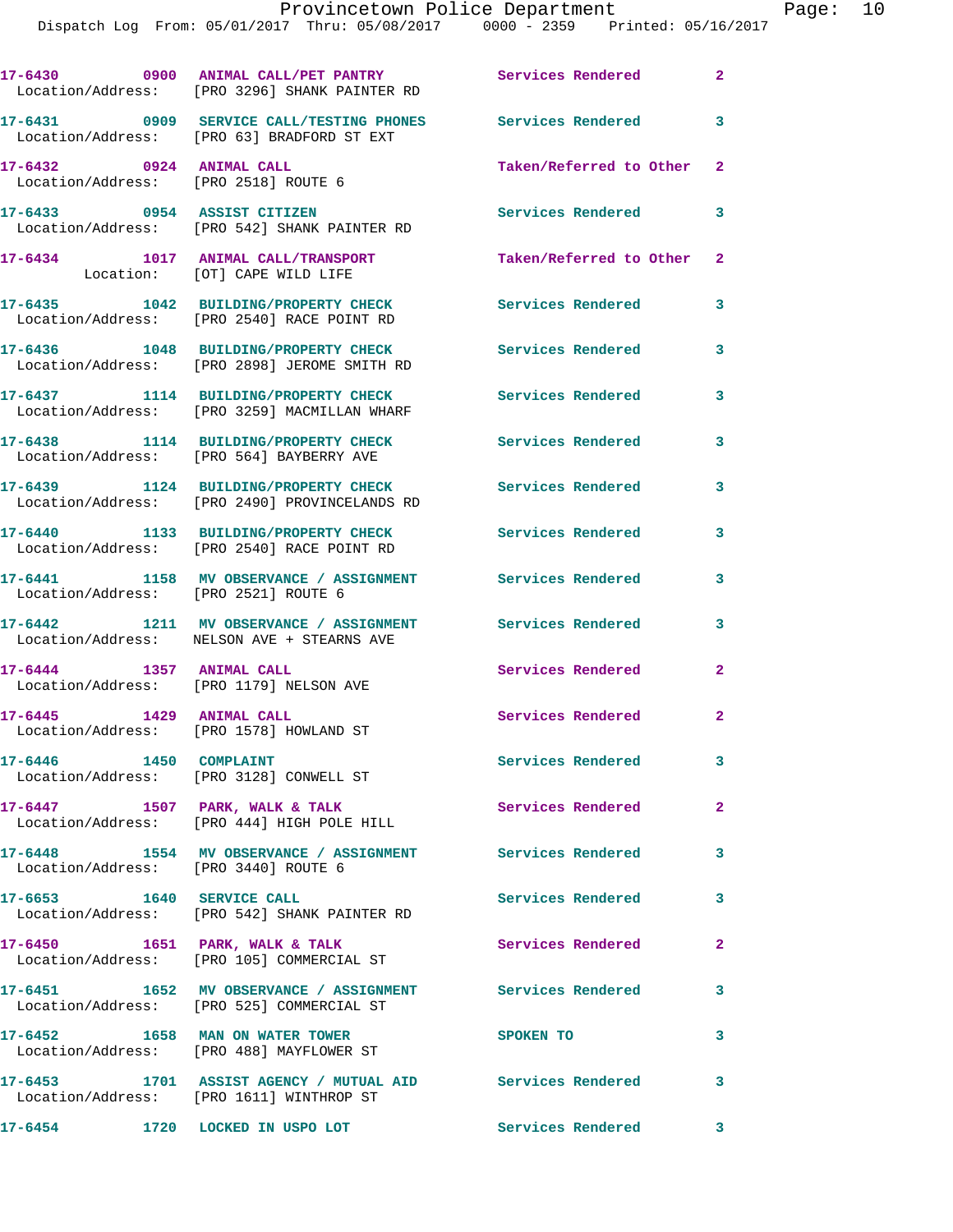|                                 | Dispatch Log From: 05/01/2017 Thru: 05/08/2017 0000 - 2359 Printed: 05/16/2017                                  | Provincetown Police Department |              | Page: 11 |  |
|---------------------------------|-----------------------------------------------------------------------------------------------------------------|--------------------------------|--------------|----------|--|
|                                 | Location/Address: [PRO 175] COMMERCIAL ST                                                                       |                                |              |          |  |
|                                 | 17-6455 1931 MV DISABLED<br>Location/Address: [PRO 106] PROVINCELANDS RD + BRADFORD ST EXT                      | Services Rendered 2            |              |          |  |
|                                 | 17-6457 1949 FOUND MASTERCARD Services Rendered 3<br>Location/Address: [PRO 2564] COMMERCIAL ST                 |                                |              |          |  |
|                                 | 17-6458 2028 MV OBSERVANCE / ASSIGNMENT Services Rendered 3<br>Location/Address: BRADFORD ST + STANDISH ST      |                                |              |          |  |
| Location/Address: [TRU] ROUTE 6 | 17-6459 2110 ASSIST AGENCY / MUTUAL AID Services Rendered 3                                                     |                                |              |          |  |
|                                 | 17-6460 2147 BUILDING/PROPERTY CHECK BLDG/PROP Checked/Secure 3<br>Location/Address: [PRO 2483] COMMERCIAL ST   |                                |              |          |  |
|                                 | 17-6461 2240 MV ACCIDENT<br>Location/Address: [PRO 269] COMMERCIAL ST                                           | Services Rendered 1            |              |          |  |
|                                 | 17-6462 2320 BUILDING/PROPERTY CHECK BLDG/PROP Checked/Secure 3<br>Location/Address: [PRO 530] SHANK PAINTER RD |                                |              |          |  |
|                                 | 17-6463 2326 BUILDING/PROPERTY CHECK Services Rendered 3<br>Location/Address: [PRO 3430] COMMERCIAL ST          |                                |              |          |  |
|                                 | 17-6464 2344 BUILDING/PROPERTY CHECK Services Rendered<br>Location/Address: [PRO 2206] COMMERCIAL ST            |                                | 3            |          |  |
|                                 | 17-6465 2344 MV STOP<br>Location/Address: WINSLOW ST + BRADFORD ST                                              | <b>VERBAL WARNING</b>          | $\mathbf{3}$ |          |  |
| For Date: 05/07/2017 - Sunday   |                                                                                                                 |                                |              |          |  |
|                                 | 17-6466 0004 BUILDING/PROPERTY CHECK Services Rendered<br>Location/Address: [PRO 2490] PROVINCELANDS RD         |                                | 3            |          |  |
|                                 | 17-6467 0016 BUILDING/PROPERTY CHECK BLDG/PROP Checked/Secure 3<br>Location/Address: [PRO 3259] MACMILLAN WHARF |                                |              |          |  |
| 17-6468 0026 LOBBY TRAFFIC      | Location/Address: [PRO 542] SHANK PAINTER RD                                                                    | Services Rendered 3            |              | 12       |  |
|                                 | 17-6469 0028 BUILDING/PROPERTY CHECK Services Rendered 3<br>Location/Address: [PRO 2483] COMMERCIAL ST          |                                |              |          |  |
|                                 | 17-6470 0039 BUILDING/PROPERTY CHECK Services Rendered 3<br>Location/Address: [PRO 564] BAYBERRY AVE            |                                |              |          |  |
| Location/Address: COMMERCIAL ST | 17-6471 0105 MEDICAL/FACIAL LACERATION Transported to Hospital 1                                                |                                |              |          |  |
|                                 | 17-6472 0128 MEDICAL EMERGENCY PATIENT REFUSAL<br>Location/Address: [PRO 106] COMMERCIAL ST                     |                                | $\mathbf{1}$ |          |  |
|                                 | 17-6473 0133 MV OBSERVANCE / ASSIGNMENT Services Rendered 3<br>Location/Address: BRADFORD ST + RYDER ST         |                                |              |          |  |
|                                 | 17-6474 0220 BUILDING/PROPERTY CHECK BLDG/PROP Checked/Secure 3<br>Location/Address: [PRO 444] HIGH POLE HILL   |                                |              |          |  |
|                                 | 17-6475 0306 MUTUAL AID/TPD<br>Location/Address: [PRO 542] SHANK PAINTER RD                                     | No Action Required 3           |              |          |  |
|                                 | 17-6476 0503 STOLEN PURSE<br>Location/Address: [PRO 242] COMMERCIAL ST                                          | Could Not Locate               | $\mathbf{2}$ |          |  |
|                                 | 17-6477 0555 FOLLOW UP<br>Location/Address: [PRO 242] COMMERCIAL ST                                             | Services Rendered 2            |              |          |  |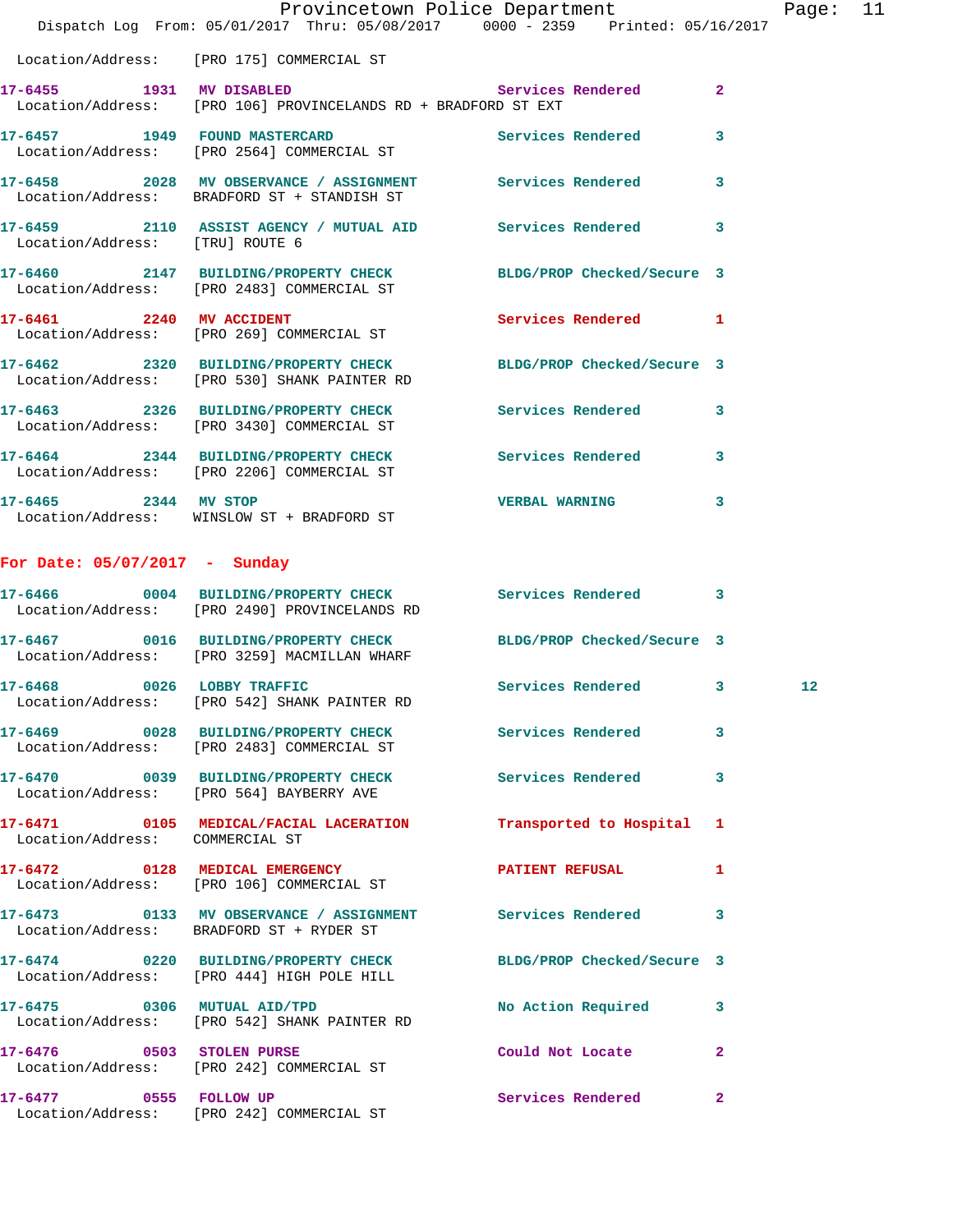|                                                                | Provincetown Police Department<br>Dispatch Log From: 05/01/2017 Thru: 05/08/2017 0000 - 2359 Printed: 05/16/2017 |                          |                |
|----------------------------------------------------------------|------------------------------------------------------------------------------------------------------------------|--------------------------|----------------|
| Location/Address: [PRO 3440] ROUTE 6                           | 17-6478 0717 MV OBSERVANCE / ASSIGNMENT Services Rendered                                                        |                          | $\mathbf{3}$   |
|                                                                | 17-6479 0811 BUILDING/PROPERTY CHECK<br>Location/Address: [PRO 2494] BRADFORD ST                                 | Services Rendered        | 3              |
|                                                                | 17-6480 0814 BUILDING/PROPERTY CHECK Services Rendered<br>Location/Address: [PRO 2483] COMMERCIAL ST             |                          | 3              |
|                                                                | 17-6482 0831 ALARM - GENERAL/FALSE <b>False Alarm</b><br>Location/Address: [PRO 651] COMMERCIAL ST               |                          | $\mathbf{1}$   |
|                                                                | 17-6483 0844 STOLEN MV<br>Location/Address: [PRO 2272] NELSON AVE                                                | Services Rendered        | 3              |
|                                                                | 17-6484 0938 ASSIST CITIZEN<br>Location/Address: [PRO 542] SHANK PAINTER RD                                      | Services Rendered        | 3              |
|                                                                | 17-6485 0942 ANIMAL CALL<br>Location/Address: [PRO 376] COMMERCIAL ST                                            | Could Not Locate         | $\mathbf{2}$   |
| 17-6486 0946 ANIMAL CALL<br>Location/Address: COMMERCIAL ST    |                                                                                                                  | Services Rendered        | $\mathbf{2}$   |
|                                                                | 17-6487 1015 FOUND PURSE<br>Location/Address: [PRO 526] RYDER ST EXT                                             | Services Rendered        | 3              |
| 17-6488 1101 LOST CREDIT CARD<br>Location/Address: PLEASANT ST |                                                                                                                  | Services Rendered        | 3              |
| Location/Address: [PRO 2521] ROUTE 6                           | 17-6489 1116 ASSIST AGENCY / MUTUAL AID Services Rendered                                                        |                          | 3              |
|                                                                | $17-6490$ 1336 ALARM - FIRE<br>Location/Address: [PRO 399] COMMERCIAL ST                                         | <b>Services Rendered</b> | 1              |
|                                                                | 17-6491 1421 FOLLOW UP<br>Location/Address: [PRO 356] COMMERCIAL ST                                              | FOLLOW UP                | $\overline{a}$ |
| Refer To Accident: 17-18-AC                                    | 17-6492 1436 MV ACCIDENT/MINOR<br>Location/Address: [PRO 285] COMMERCIAL ST                                      | <b>Services Rendered</b> | 1              |
|                                                                | 17-6493 1512 911 MAP ISSUE<br>Location/Address: [PRO 542] SHANK PAINTER RD                                       | No Action Required       | 1              |
| Location/Address: ROUTE 6 + HOWLAND ST                         | 17-6494 1613 MV OBSERVANCE / ASSIGNMENT Services Rendered                                                        |                          | 3              |
|                                                                | Location/Address: [PRO 356] COMMERCIAL ST                                                                        | SPOKEN TO                | 3              |
| Location/Address: [PRO 94] BRADFORD ST                         | 17-6496 1657 MV OBSERVANCE / ASSIGNMENT Services Rendered                                                        |                          | 3              |
| 17-6497 1806 COMPLAINT                                         | Location/Address: [PRO 1237] MILLER HILL RD                                                                      | No Action Required       | 3              |
| Location/Address: ROUTE 6 + SNAIL RD                           | 17-6498 1914 MV OBSERVANCE / ASSIGNMENT Services Rendered                                                        |                          | 3              |
|                                                                | 17-6499 1958 BUILDING/PROPERTY CHECK BLDG/PROP Checked/Secure 3<br>Location/Address: [PRO 1638] COMMERCIAL ST    |                          |                |
|                                                                | 17-6500 2007 BUILDING/PROPERTY CHECK BLDG/PROP Checked/Secure 3<br>Location/Address: [PRO 545] SHANK PAINTER RD  |                          |                |
|                                                                | 17-6501 2011 BUILDING/PROPERTY CHECK BLDG/PROP Checked/Secure 3<br>Location/Address: [PRO 1778] SHANK PAINTER RD |                          |                |
|                                                                |                                                                                                                  |                          | 3              |

Page: 12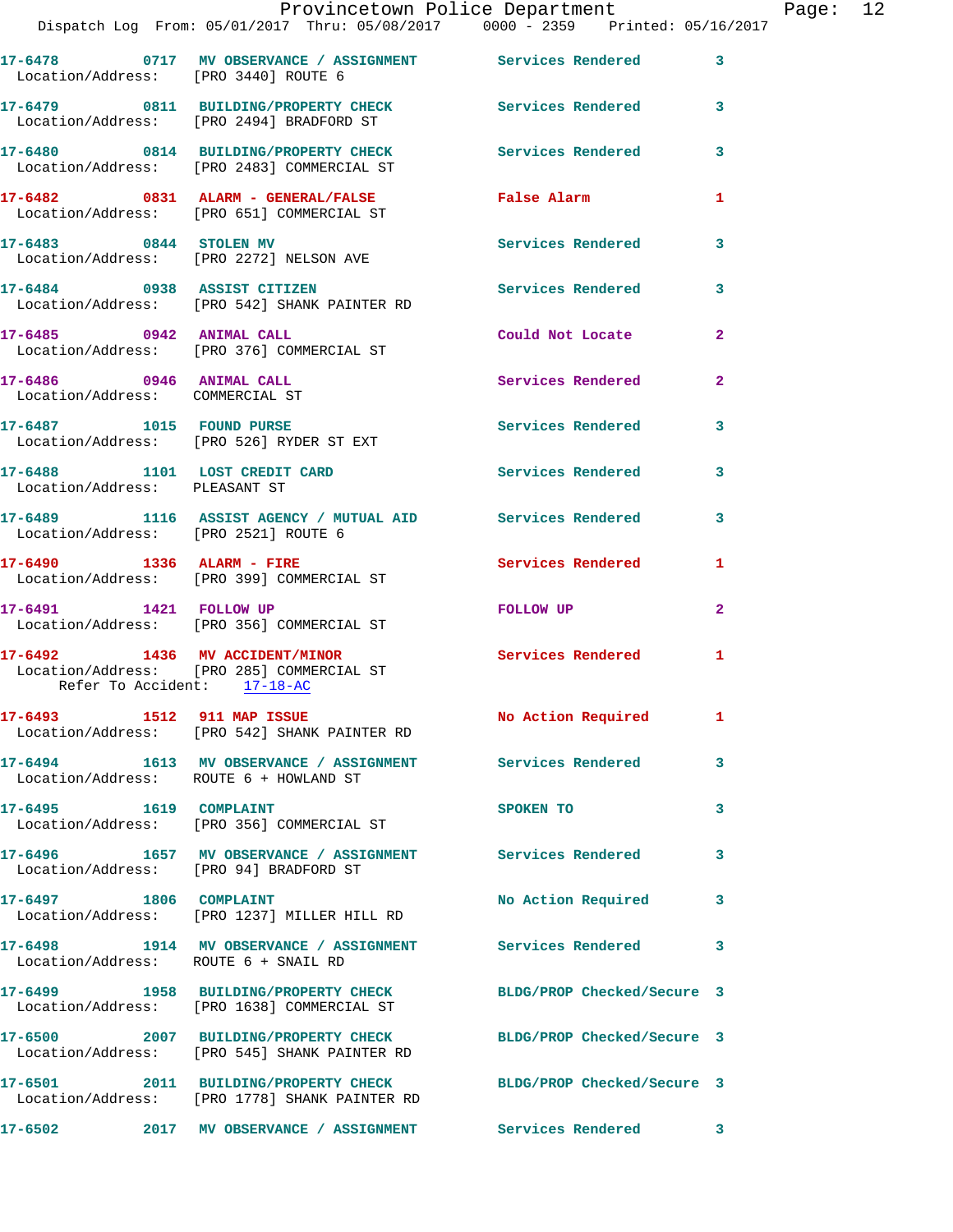|                                                        | Provincetown Police Department<br>Dispatch Log From: 05/01/2017 Thru: 05/08/2017 0000 - 2359 Printed: 05/16/2017    |                          |              | Page: 13 |  |
|--------------------------------------------------------|---------------------------------------------------------------------------------------------------------------------|--------------------------|--------------|----------|--|
|                                                        | Location/Address: [PRO 58] BRADFORD ST                                                                              |                          |              |          |  |
|                                                        | 17-6503 2023 ASSIST CITIZEN<br>Location/Address: [PRO 1176] TREMONT ST                                              | Services Rendered 3      |              |          |  |
|                                                        | 17-6504 2103 BUILDING/PROPERTY CHECK Services Rendered 3<br>Location/Address: [PRO 3259] MACMILLAN WHARF            |                          |              |          |  |
| 17-6505 2259 LOBBY TRAFFIC                             | Location/Address: [PRO 542] SHANK PAINTER RD                                                                        | Services Rendered 3      |              | 19       |  |
|                                                        | 17-6506 2355 BUILDING/PROPERTY CHECK Services Rendered 3<br>Location/Address: [PRO 2898] JEROME SMITH RD            |                          |              |          |  |
| For Date: $05/08/2017$ - Monday                        |                                                                                                                     |                          |              |          |  |
|                                                        | 17-6507 0058 BUILDING/PROPERTY CHECK BLDG/PROP Checked/Secure 3<br>Location/Address: [PRO 1778] SHANK PAINTER RD    |                          |              |          |  |
| Location/Address: ROUTE 6 + HOWLAND ST                 | 17-6508 0111 MV OBSERVANCE / ASSIGNMENT Services Rendered 3                                                         |                          |              |          |  |
|                                                        | 17-6509 0204 BUILDING/PROPERTY CHECK BLDG/PROP Checked/Secure 3<br>Location/Address: [PRO 2539] RYDER ST EXT        |                          |              |          |  |
|                                                        | 17-6510 0416 MV OBSERVANCE / ASSIGNMENT Services Rendered 3<br>Location/Address: JEROME SMITH RD + SHANK PAINTER RD |                          |              |          |  |
|                                                        | 17-6511 0518 BP CHECK<br>Location/Address: [PRO 1621] BRADFORD ST                                                   | Services Rendered 1      |              |          |  |
|                                                        | 17-6512 0551 PARK, WALK & TALK<br>Location/Address: [PRO 569] WINSLOW ST                                            | Services Rendered 2      |              |          |  |
|                                                        | 17-6513 0557 BUILDING/PROPERTY CHECK Services Rendered 3<br>Location/Address: [PRO 3259] MACMILLAN WHARF            |                          |              |          |  |
|                                                        | 17-6514 0608 TTY TEST CALL<br>Location/Address: [PRO 542] SHANK PAINTER RD                                          | <b>Services Rendered</b> | $\mathbf{3}$ |          |  |
|                                                        | 17-6515 0746 BUILDING/PROPERTY CHECK Services Rendered 3<br>Location/Address: [PRO 2490] PROVINCELANDS RD           |                          |              |          |  |
|                                                        | 17-6516 0758 SERVICE CALL/SCHOOL 5 Services Rendered 3<br>Location/Address: [PRO 569] WINSLOW ST                    |                          |              |          |  |
|                                                        | 17-6517 0851 PARK, WALK & TALK 6 Services Rendered 2<br>Location/Address: [PRO 433] RYDER ST EXT                    |                          |              |          |  |
|                                                        | 17-6518 0932 ALARM / ELEVATOR No Action Required 1<br>Location/Address: [PRO 105] COMMERCIAL ST                     |                          |              |          |  |
|                                                        | 17-6523 0956 LOST IPHONE/RETURNED<br>Location/Address: [PRO 542] SHANK PAINTER RD                                   | Services Rendered 3      |              |          |  |
|                                                        | 17-6519 0957 PARK, WALK & TALK<br>Location/Address: [PRO 595] BRADFORD ST                                           | Services Rendered        | $\mathbf{2}$ |          |  |
| Location/Address: [PRO 429] DYER ST                    | 17-6520 1006 FOUND PHONE/RETURNED                                                                                   | Services Rendered 3      |              |          |  |
|                                                        | 17-6521 1035 PARKING COMPLAINT / GENERAL Services Rendered 3<br>Location/Address: [PRO 2483] COMMERCIAL ST          |                          |              |          |  |
|                                                        | 17-6522 1038 NOISE COMPLAINT<br>Location/Address: RACE RD + FRANKLIN ST                                             | Unfounded                | $\sim$ 3     |          |  |
| 17-6525 1219 FOLLOW UP<br>Location/Address: NELSON AVE |                                                                                                                     | Services Rendered 2      |              |          |  |